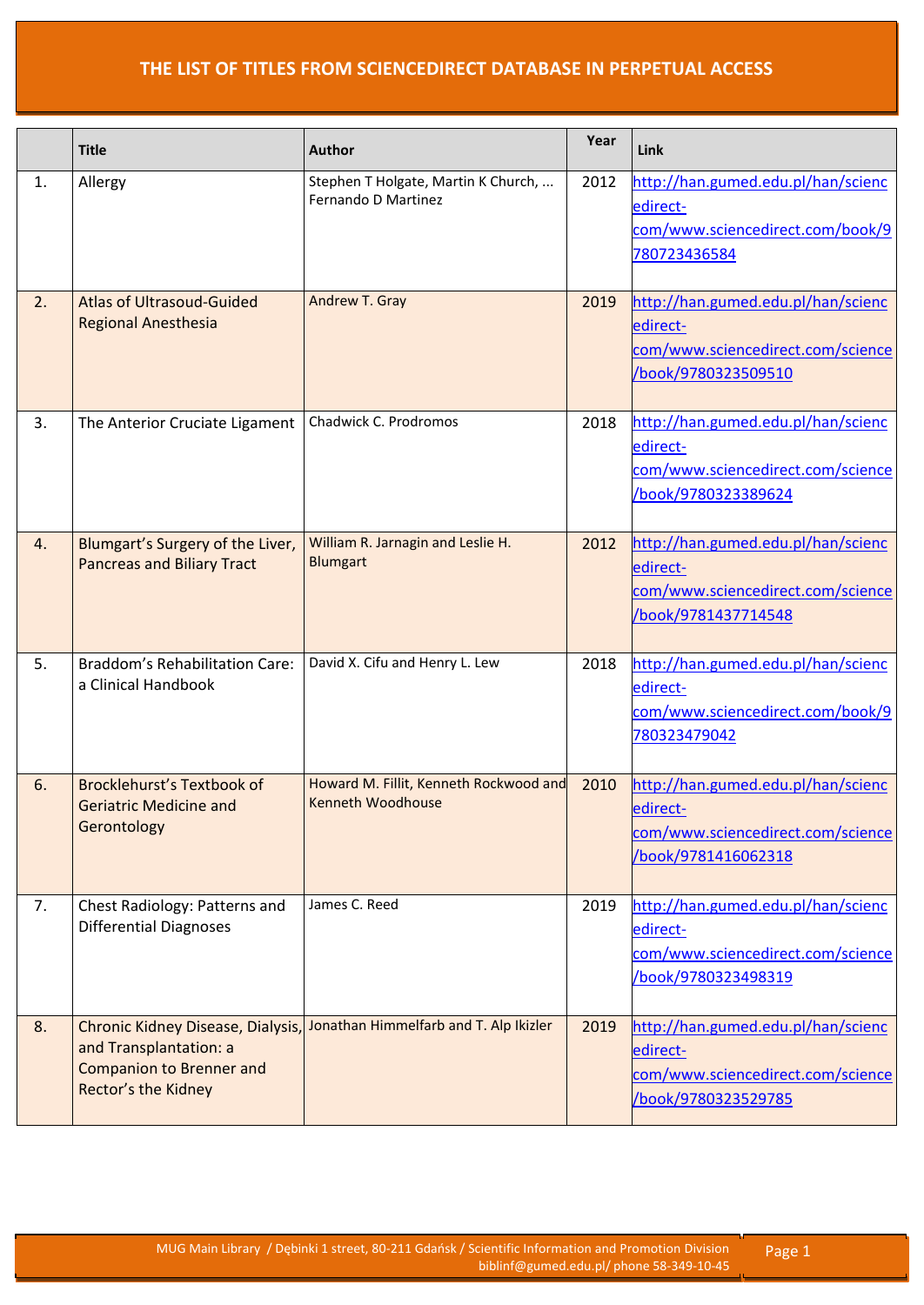| 9.  | Clinical Immunology: Principles<br>and Practice                                          | Robert R. Rich, Thomas A. Fleisher,<br>Cornelia M. Weyand     | 2019 | http://han.gumed.edu.pl/han/scienc<br>edirect-<br>com/www.sciencedirect.com/science<br>book/9780702068966  |
|-----|------------------------------------------------------------------------------------------|---------------------------------------------------------------|------|------------------------------------------------------------------------------------------------------------|
| 10. | <b>Clinical Radiation Oncology</b>                                                       | Leonard L. Gunderson and Joel E. Tepper                       | 2016 | http://han.gumed.edu.pl/han/scienc<br>edirect-<br>com/www.sciencedirect.com/science<br>/book/9780323240987 |
| 11. | <b>Clinical Ultrasound</b>                                                               | Paul L. Allan, Grant M. Baxter and<br>Michael J. Weston       | 2011 | http://han.gumed.edu.pl/han/scienc<br>edirect-<br>com/www.sciencedirect.com/science<br>book/9780702031311  |
| 12. | <b>Comprehensive Clinical</b><br>Nephrology                                              | Jürgen Floege, Richard J. Johnson and<br><b>John Feehally</b> | 2010 | http://han.gumed.edu.pl/han/scienc<br>edirect-<br>com/www.sciencedirect.com/book/9<br>780323058766         |
| 13. | <b>Current Therapy in Plastic</b><br>Surgery                                             | Joseph G. McCarthy, Robert D. Galiano<br>and Sean G. Boutros  | 2006 | http://han.gumed.edu.pl/han/scienc<br>edirect-<br>com/www.sciencedirect.com/science<br>book/9780721600000  |
| 14. | <b>Dacie and Lewis Practical</b><br>Haematology                                          | Barbara J. Bain, Imelda Bates and<br>Michael A. Laffan        | 2017 | http://han.gumed.edu.pl/han/scienc<br>edirect-<br>com/www.sciencedirect.com/science<br>/book/9780702066962 |
| 15. | <b>Endovascular Surgery</b>                                                              | Wesley S. Moore and Samuel S. Ahn                             | 2011 | http://han.gumed.edu.pl/han/scienc<br>edirect-<br>com/www.sciencedirect.com/book/9<br>781416062080         |
| 16. | <b>Essential Echocardiography:</b><br>a Companion to Braunwald's<br><b>Heart Disease</b> | Scott D. Solomon, Justina C. Wu and<br>Linda D. Gillam        | 2019 | http://han.gumed.edu.pl/han/scienc<br>edirect-<br>com/www.sciencedirect.com/science<br>/book/9780323392266 |
| 17. | <b>Essentials of Nuclear Medicine</b><br>Imaging                                         | Fred A. Mettler, Jr. and Milton J.<br>Guiberteau              | 2012 | http://han.gumed.edu.pl/han/scienc<br>edirect-<br>com/www.sciencedirect.com/science<br>book/9781455701049  |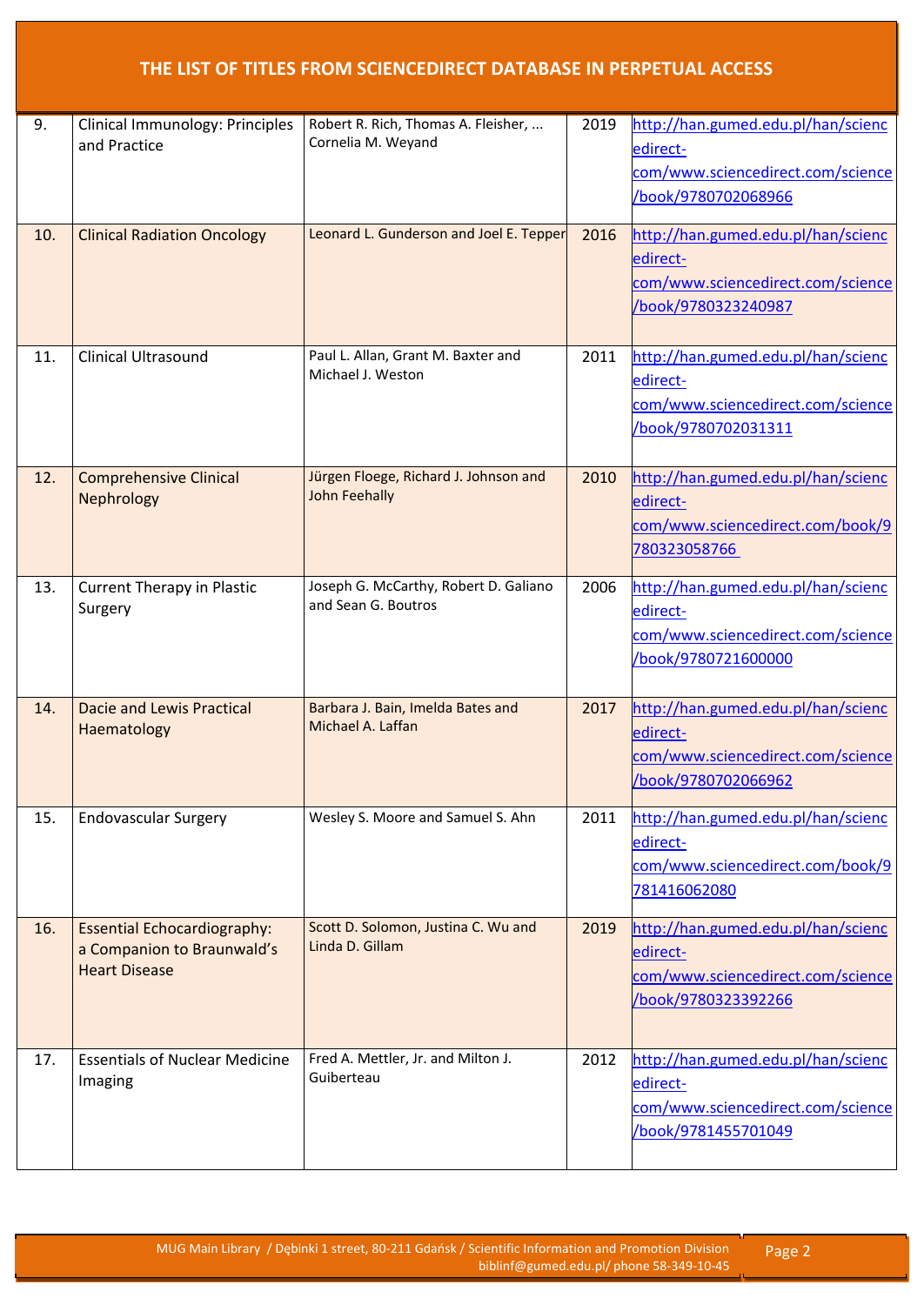| 18. | <b>Forensic Science</b><br>(Vol. 6 serii "Handbook of<br><b>Analytical Separations")</b> | M.J. Bogusz                                                                            | 2008 | http://han.gumed.edu.pl/han/scienc<br>edirect-<br>com/www.sciencedirect.com/handbo<br>ok/handbook-of-analytical-<br>separations/vol/6/suppl/C |
|-----|------------------------------------------------------------------------------------------|----------------------------------------------------------------------------------------|------|-----------------------------------------------------------------------------------------------------------------------------------------------|
| 19. | Goldberger's Clinical<br>Electrocardiography                                             | Ary L. Goldberger, Zachary D.<br>Goldberger and Alexei Shvilkin                        | 2018 | http://han.gumed.edu.pl/han/scienc<br>edirect-<br>com/www.sciencedirect.com/science<br>/book/9780323401692                                    |
| 20. | Hunter's Tropical Medicine and<br><b>Emerging Infectious Disease</b>                     | Alan J. Magill, David R Hill,  Edward T<br>Ryan                                        | 2012 | http://han.gumed.edu.pl/han/scienc<br>edirect-<br>com/www.sciencedirect.com/book/9<br>781416043904                                            |
| 21. | Integrative Medicine                                                                     | David Rakel                                                                            | 2018 | http://han.gumed.edu.pl/han/scienc<br>edirect-<br>com/www.sciencedirect.com/science<br>book/9780323358682                                     |
| 22. | <b>Kaufman's Clinical Neurology</b><br>for Psychiatrists                                 | David Myland Kaufman, Howard L.<br>Geyer and Mark J. Milstein                          | 2018 | http://han.gumed.edu.pl/han/scienc<br>edirect-<br>com/www.sciencedirect.com/science<br>/book/9780323415590                                    |
| 23. | Principles and Practice of<br><b>Infectious Diseases</b>                                 | Mandell, Douglas, and Bennett's John E. Bennett, Raphael Dolin and<br>Martin J. Blaser | 2015 | http://han.gumed.edu.pl/han/scienc<br>edirect-<br>com/www.sciencedirect.com/science<br>/book/9781455748013                                    |
| 24. | <b>Middleton's Allergy Essentials</b>                                                    | Robyn E. O'Hehir, Stephen T. Holgate<br>and Aziz Sheikh                                | 2017 | http://han.gumed.edu.pl/han/scienc<br>edirect-<br>com/www.sciencedirect.com/science<br>/book/9780323375795                                    |
| 25. | Nelson Pediatric Symptom-<br><b>Based Diagnosis</b>                                      | Robert M. Kliegman, Patricia S. Lye,<br>Donald Basel                                   | 2018 | http://han.gumed.edu.pl/han/scienc<br>edirect-<br>com/www.sciencedirect.com/science<br>book/9780323399562                                     |
| 26. | Netter's Atlas of Neuroscience                                                           | David L. Felten, M. Kerry O'Banion and<br>Mary Summo Maida                             | 2016 | http://han.gumed.edu.pl/han/scienc<br>edirect-<br>com/www.sciencedirect.com/science<br>/book/9780323265119                                    |